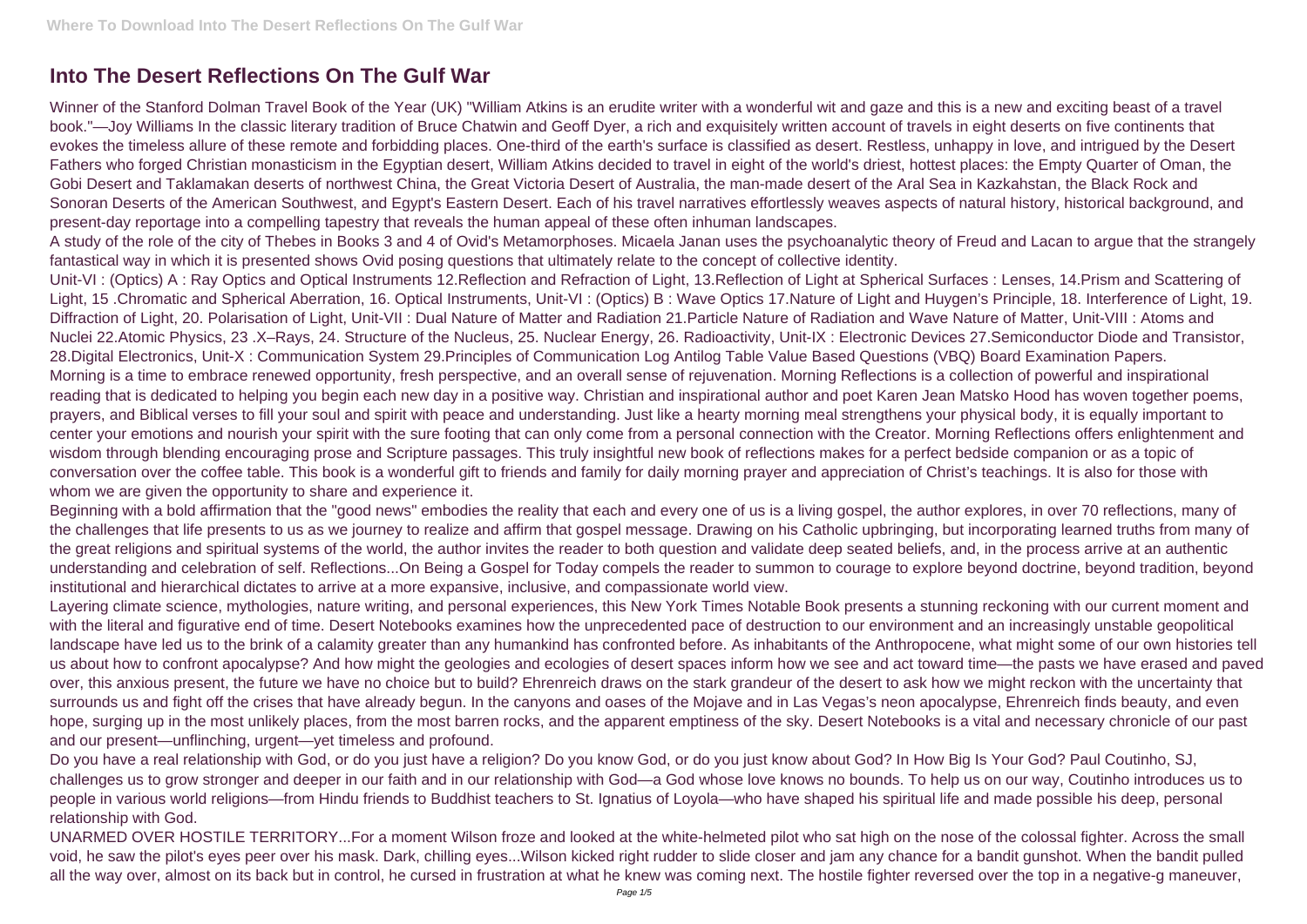his nose tracking down on Wilson like a falling sledgehammer in slow motion. Horrified, Wilson realized he faced an imminent snapshot. With the little air speed he had, his inverted his Hornet to avoid the attack.His aircraft still rolling and ruddering, Wilson saw that the monster had another weapon at its disposal... In 2009, Larry Alexander and Kimberly Ferzan published Crime and Culpability: A Theory of Criminal Law. The book set out a theory that those who deserve punishment should receive punishment commensurate with, but no greater than, that which they deserve. Reflections on Crime and Culpability: Problems and Puzzles expands on their innovative ideas on the application of punishment in criminal law. Theorists working in criminal law theory presuppose or ignore puzzles that lurk beneath the surface. Now those who wish to examine these topics will have one monograph that combines the disparate puzzles in criminal law through a unified approach to culpability. Along with some suggestions as to how they might resolve the puzzles, Alexander and Ferzan lay out the arguments and analysis so future scholars can engage with questions about our understanding of culpability that very few have addressed.

A freelance writer and photographer invites the reader to walk with him through the desert where life is clear and elemental.

In the decade following the first Gulf War, most observers regarded it as an exemplary effort by the international community to lawfully and forcefully hold a regional aggressor in check. Interpretations have changed with the times. The Gulf War led to the stationing of US troops in Saudi Arabia, an important contributing cause of the 9/11 attacks. The war also led to a long obsession with Saddam Hussein that culminated in a second, far longer, American-led war with Iraq. In Into the Desert, historian Jeffrey Engel has gathered an all-star cast of contributors to reevaluate the first Gulf War: Michael Gordon of the New York Times; Sir Lawrence Freedman, former foreign policy advisor to Tony Blair; American Ambassador to Iraq and Afghanistan Ryan Crocker; Middle East specialist Shibley Telhami; and Richard Haass, President of the Council on Foreign Relations. Engel and his contributors examine the war's origins, the war itself, its impact within the Arab world, and its long-term impact on military affairs and international relations. All told, Into the Desert offers an astute reassessment of one of the most momentous events in the last quarter century.

A dialogue with the teachings of the desert fathers, to see what light they can shed on some of the central theological issues of today.

Reflections on the Worthiness of Human Creation explains the origins of the world energy crisis brought on by the abuse of God s gift of fossil fuel to mankind. To give a better understanding of the origins of the crisis, the book first examines and resolves the apparent contradictions between the theories of creation and evolution. The book then offers, for the first time ever, a scientifically valid solution to the crisis based on sound engineering principles, involving a sustainable balance between population, renewable energy production, and fossil fuel consumption. Readers will agree that the proposed solution must be adopted in order to transition mankind from mindless, extravagant waste to a way of life that can be sustained indefinitely, within the means provided by the Creator. K. T. CHANG, a retired aerospace engineer, was born and raised in China. After serving as a flight dispatcher in India for the over the Hump China supply effort in World War II, he immigrated to the United States, where he earned an MS degree in Structural Engineering at Rensselaer Polytechnic Institute, an MS degree in Aeronautical Engineering at the University of Washington, and a PhD in Engineering Mechanics from Stanford University. After a decades-long career with the Garrett AiResearch Corporation, he retired and settled in Saratoga, California, where he currently lives with his wife, Rose Fei Chang. This book is the culmination of many years of research and reflection about human creation and the looming world catastrophe." Into the DesertReflections on the Gulf WarOxford University Press

The original essays in this book address the influential writings of Peter A. French on the nature of responsibility, ethics, and moral practices. French's contributions to a wide spectrum of philosophical discussions have made him a dominant figure in the fields of normative ethics, meta-ethics, applied ethics, as well as legal and political philosophy. Many of French's deepest insights come from identifying and exploring the scope and nature of moral responsibility and human agency as they appear in actual events, real social and cultural practices, as well as in literature and film. This immediacy renders French's scholarship vital and accessible to a wide variety of audiences. The authors, recognized for their own contributions to the understanding of the nature of morality and moral practices offer new and unique positions while exploring, expanding and responding to those of French. The final chapter is written by French, in which he provides both new philosophical insight as well as some reflection on his own work and its influence. This book will appeal to philosophers, as well as advanced students and researchers in the humanities, social sciences, law, and political science. Basket weaver, storyteller, and tribal elder, Frances Manuel is a living preserver of Tohono O'odham culture. Speaking in her own words from the heart of the Arizona desert, she now shares the story of her life. She tells of O'odham culture and society, and of the fortunes and misfortunes of Native Americans in the southwestern borderlands over the past century. In Desert Indian Woman, Frances relates her life and her stories with the wit, humor, and insight that have endeared her to family and friends. She tells of her early childhood growing up in a mesquite brush house, her training in tribal traditions, her acquaintance with Mexican ways, and her education in an American boarding school. Through her recollections of births and deaths, heartache and happiness, we learn of her family's migration from the reservation to the barrios and back again. In the details of her everyday life, we see how Frances has navigated between O'odham and American societies, always keeping her grandparents' traditional teachings as her compass. It is extraordinary to hear from a Native American woman like Frances, in her own words and her own point of view, to enter the complex and sensitive aspects of her life experience, her sorrows, and her dreams. We also become privy to her continuing search for her identity across the border, and the ways in which Frances and Deborah have attempted to make sense of their friendship over twenty-odd years. Throughout the book, Deborah captures the rhythms of Frances's narrative style, conveying the connectedness of her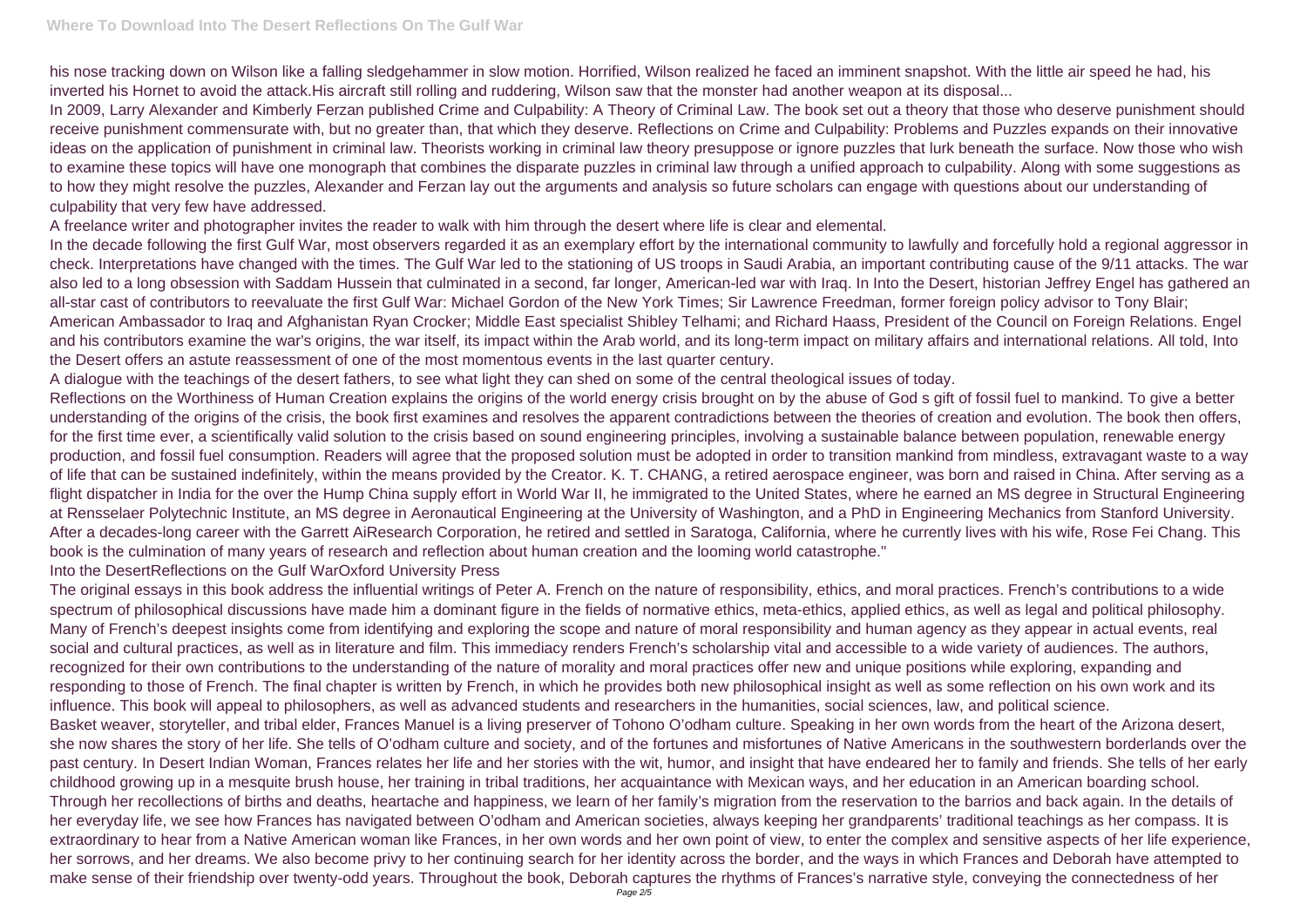dreams, songs, and legends with everyday life, bringing images and people from faraway times and places into the present. Deborah Neff brings a breadth of experience in anthropology and Southwest Native American cultures to the task of placing Frances Manuel's life in its broader historical context, illuminating how history works itself out in people's everyday lives. Desert Indian Woman is the story of an individual life lived well and a major contribution to the understanding of history from a Native American point of view.

The inside story of the Unilever empire, a major food/soap maker comprised of such companies as Dove Soap, Calvin Klein, and Slimfast, details how the corporation came back from utter devastation following Tex Gunning's takeover and the resulting havoc that initially ensued.

Reflections on War is a comprehensive and objective investigation into the problems of war. The book explores the crucial link between theory, strategy and objectives in war, taking all the evidence and theory into account, and should be of interest to military practitioners, specialists in defence studies, and others interested in military history. Also notable about the work is its ability to draw insights together from international legal theory, management sciences, history, sociology and the political economy of war ? showing due respect for the moral complexities involved in waging war.

In this collection of essays, poet, painter, and world traveler John Brandi reveals his vision of the American Southwest, his home of thirty years. Brandi's lyrical writing captures the desert's wild, open spaces and leads readers into the abodes of remote desert dwellers.

A detailed archaeological study of life in Egypt's Eastern desert during the Roman period by a leading scholar Rome in Egypt's Eastern Desert is a two-volume set collecting Hélène Cuvigny's most important articles on Egypt's Eastern Desert during the Roman period. The excavations she directed uncovered a wealth of material, including tens of thousands of texts written on pottery fragments (ostraca). Some are administrative texts, but many more are correspondence, both official and private, written by and to the people (mostly but not all men) who lived and worked in these remote and harsh environments, supported by an elaborate network of defense, administration, and supply that tied the entire region together. The contents of Rome in Egypt's Eastern Desert have all been published earlier in peer-reviewed venues, but most appear here for the first time in English. All of the contributions have been checked or translated by the editor and brought up to date with respect to bibliography, and some have been significantly rewritten by the author, in order to take account of the enormous amount of new material discovered since the original publications. A full index makes this body of work far more accessible than it was before. This book assembles into one collection thirty years of detailed study of this material, conjuring in vivid detail the lived experience of those who inhabited these forts—often through their own expressive language—and the realia of desert geography, military life, sex, religion, quarry operations, and imperial administration in the Roman world.

## No Marketing Blurb

Lent is a time when Christians go into the desert with Jesus. As a place, the desert is silent and empty--and strangely appealing. But it is also arid, with little to offer in the way of nourishment. To survive there spiritually we must know who we are and come to rely on our foundational relationship with God. We must trust that God will sustain us. According to George Lacey, the desert is a place where we can get some things (such as temptations) out of the way, and deepen our prayer, so that we will better be able to follow the path out of the desert to the place where it takes us. This book is a series of reflections the days of lent, based on the daily scripture readings. Homilists may find it useful. Ordinary Christians will certainly welcome it as a way to go into the desert of lent deliberately and be strengthened by the experience. These quiet meditations lead us step-bystep through the days and weeks, the desiccated landscape of lent, to a place of water and light. Along with prayer, it is nourishment enough. Father John's inspiring introduction to the spirituality of the Desert Fathers and Mothers brings their words to life for the modern reader. These key figures of the early church chose lives of hardship and solitude, where they could point their hearts away from the outward world and toward an introspective path of God's calling in a deliberate and individual way. Contains a Foreword by Metropolitan Kallistos Ware, the second highest ranking Orthodox Bishop in England.

In this invigorating mix of natural history and adventure, artist-naturalist Ellen Meloy uses turquoise—the color and the gem—to probe deeper into our profound human attachment to landscape. From the Sierra Nevada, the Mojave Desert, the Yucatan Peninsula, and the Bahamas to her home ground on the high plateaus and deep canyons of the Southwest, we journey with Meloy through vistas of both great beauty and great desecration. Her keen vision makes us look anew at ancestral mountains, turquoise seas, and even motel swimming pools. She introduces us to Navajo "velvet grandmothers" whose attire and aesthetics absorb the vivid palette of their homeland, as well as to Persians who consider turquoise the life-saving equivalent of a bullet-proof vest. Throughout, Meloy invites us to appreciate along with her the endless surprises in all of life and celebrates the seduction to be found in our visual surroundings.

In this book, the author critically explores the idea that we deserve to be praised or rewarded for good behavior and blamed or punished when we act badly, which seems central to everyone's moral deliberation and practices. Simmons considers the implications of his views for distributive justice and personal morality. Devotional thoughts on the Bibles teaching on revival

These thirty-eight essays by the professors and research fellows of the Lee Kuan Yew School of Public Policy is dedicated to the tenth anniversary of the School. The core theme of the essays is governance in Asia and what its governments and peoples are doing for the public good. As Asia rises, its policymakers and citizens, and indeed the rest of the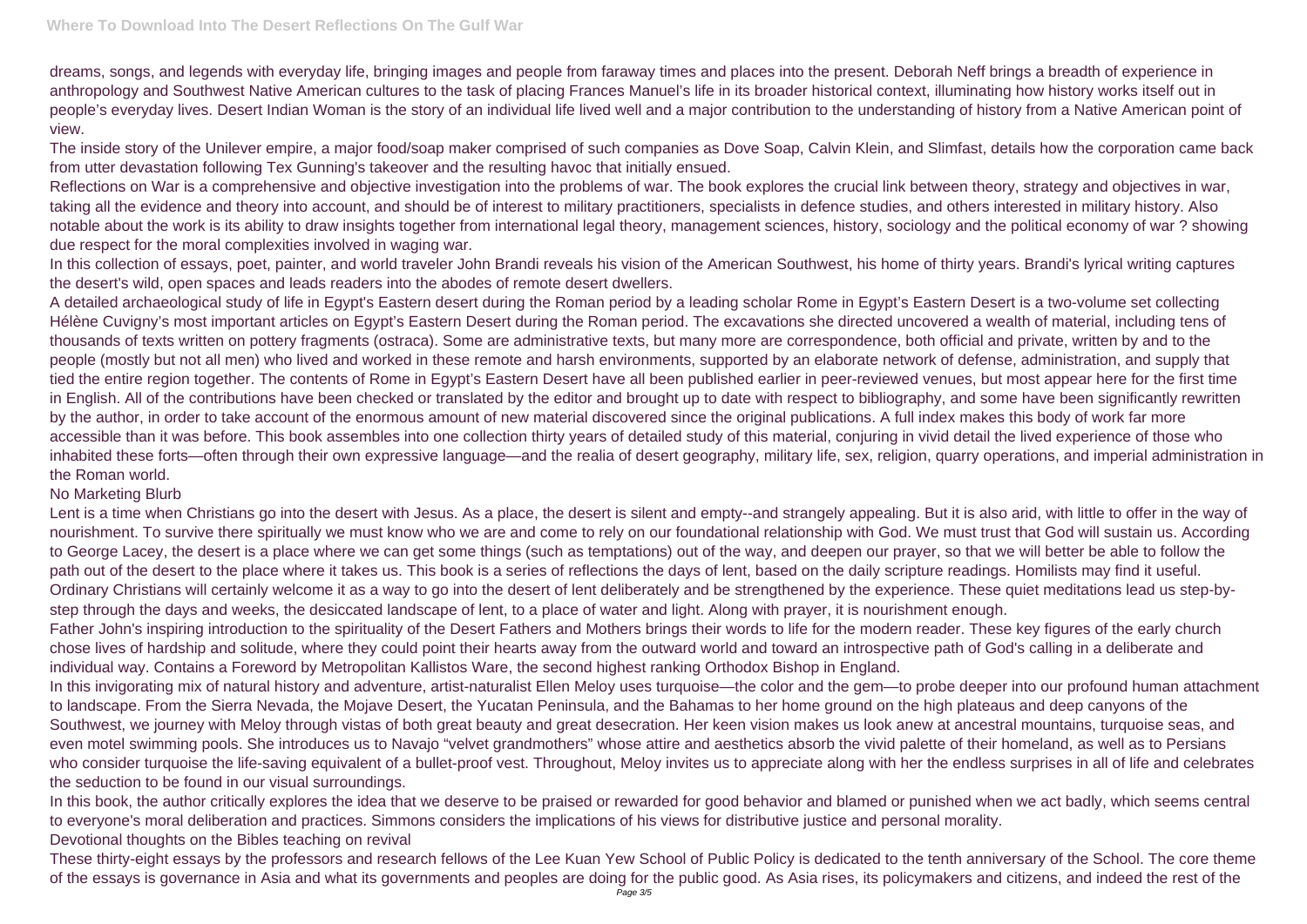## **Where To Download Into The Desert Reflections On The Gulf War**

world, are increasingly asking how this dynamic region is making public policy, what we can learn from that exciting, often turbulent process, and how Asians can do better. The School's diverse and international group of scholars have written a set of informal, provocative, and passionate essays about governance in Asia - its past, present, and future and why they study it. The volume — a candid, engaging act of transparency and disclosure — is also an invitation to join the conversation on the problems and promise of Asia and the larger dialogue on public policy and policy research in a globalized world. Contents:In Search of Good Public Administration and Governance (Naomi AOKI)A Third Generation Theory of Collective Action (Eduardo ARARAL)Growing Importance and Increasing Complexity: Research in Public Financial Management in Asia (Mukul G ASHER)India on My Mind (Kanti BAJPAI)New Mindsets: Solving the World's Water and Wastewater Problems (Asit K BISWAS)How Did I Get Here? Where am I Going? Thinking on a Bicycle (Joost BUURMAN)Is There a Macroeconomic Policy Regime in China? (CHEN Kang)The Story of Missing Women (Yvonne J CHEN)Why Public Policy Needs to Take a Broader View on Well-Being (Namrata CHINDARKAR)From Slobodan Milosevic to Doraemon (HENG Yee Kuang)The Poetry of Politics: What I Research and Why (Selina HO)Tracing How Governments Think (Michael HOWLETT)The Challenge for Labour Market Policy Research (HUI Weng Tat)The Price of the Invaluable: The Role of Companies and Markets in Water Supply (Olivia JENSEN)From Gangnam Apartments to Urban Development Policy in Asia — A Personal Journey (JOO Yu Min)Research Passion for Excellence in Teaching (Suzaina KADIR)Population Ageing in the East and West (KIM Erin Hye-Won)Coincidences or Opportunities? (Ashish LALL)Water Narratives: Caricature of a General Theory of Institutional Change (LEONG Ching)Local Government Fiscal Disparities in China (LI Hui)New Ideas for a 'New Normal' Singapore (Donald LOW)Is Humanity Rational? (Kishore MAHBUBANI)First, Ask the Right Question (NG Kok Hoe)Of Mice and Man: A Personal Research Journey (Tikki PANG)Health for All, All for Health — Public Policy Research for Global Health (PHUA Kai Hong)Bureaucracy, I Love You (Ora-orn POOCHAROEN)Capital Flows, Crises, and Exchange Rate Management in Emerging Asia (Ramkishen S RAJAN)Destiny, Detachment, and Public Policy (M RAMESH)My "Research Passion" — Securing the Survival and Well-Being of Our Species (John RICHARDSON)The Big Picture and the Small, the Long View and the Short (Razeen SALLY)The Professorial Life: Seamlessness, Synergy, and Significance (Kenneth Paul TAN)The Need for a Serious Rethink on Economics (Dodo J THAMPAPILLAI)Any Progress Towards Sustainable Development or at Least Sustained Development? (Cecilia TORTAJADA)Making Research a Fulfilling Mission (VU Minh Khuong)What Drives Public Managers in Tough Governance Settings? (Zeger van der WAL)Dirty Boots and Polished Shoes (Robert J WASSON)Warming up the Cold Bench (WU Xun)Building an Asian Scholarship of Public Administration and Policy (Wai-Hang YEE) Readership: Academics, policy makers, LKY School students, alumni and faculty, and anyone interested in the development and management of universities and other institutions of higher education. Keywords:Public Policy;Education;University;Management;Leadership;Institution-Building;Lee Kuan Yew;Singapore;ResearchReviews: "In ten short years, the LKY School has achieved a certain international reputation. This is partly due to the inimitable leadership of Kishore Mahbubani and partly because the work of the School meets a crying need for better governance in Asia. The 38 essays in the book are snapshots of what the School has been doing from different perspectives, giving the reader a sense of where the School is heading as it rides a current of history." George Yeo Chairman, Kerry Logistics Former Singapore Foreign Minister "This volume of essays by the faculty and research fellows of the LKY School is a series of succinct and candid reflections on public policy research — it is also an insightful guide to rising Asia." Pascal Lamy Former Director General of the World Trade Organization "Kishore Mahbubani and his colleagues draw us into the exciting world of Asian governance and the making of public policy for development in this most dynamic region." Helen Clark UNDP Administrator and Chair of the United Nations Development Group "Ever wonder what public policy schools do and why? Here is a place to find out. This volume is a biography of Asia's premier school and also an encounter with a burgeoning academic field. The Lee Kuan Yew School has accomplished so very much in an incredibly short period of time." Merit E Janow Dean, School of International and Public Affairs Professor of Practice, International Economic Law & International Affairs Columbia University "Is there a Singapore 'school' of public policy thinking and research? These essays suggest that the LKY School may be laying the groundwork." Justin Lin Professor, Peking University Former Chief Economist, the World Bank "The School shares its intellectual passions and ambitions with a directness and clarity which justifies the international attention it so well deserves." Lim Siong Guan Group President, GIC A profound meditation on Leopardi's art and thought as well as a reframing and reassertion of Negri's own philosophical and political project of liberation. Antonio Negri, one of Italy's most influential and controversial contemporary philosophers, offers in this book a radical new interpretation of the nineteenth-century Italian poet Giacomo Leopardi. For Negri, Leopardi is not the bitter, idealistic individualist of conventional literary history, but rather a profoundly materialist thinker who sees human solidarity as the only possible solution to the catastrophes of history and politics. Negri traces Leopardi's resistance to the transcendental idealism of Kant and Hegel, with its emphasis on reason's power to resolve real antagonisms into abstract syntheses, and his gradual development of a sophisticated poetic materialism focused on the constructive power of the imagination and its "true illusions." Like Nietzsche (who admired him), Leopardi provides an alternative to modernity within modernity, expressing a force of rupture and recomposition—a uniquely Italian one—that is as relevant now as it was in the nineteenth century, and which connects to the theory of Empire as the political constitution of the present that Negri has elaborated in collaboration with Michael Hardt.

The Akimel O'odham, or Pima Indians, of the northern Sonoran Desert continue to make their home along Arizona's Gila River despite the alarming degradation of their habitat that has occurred over the past century. The oldest living Pimas can recall a lush riparian ecosystem and still recite more than two hundred names for plants in their environment, but they are the last generation who grew up subsisting on cultivated native crops or wild-foraged plants. Ethnobiologist Amadeo M. Rea has written the first complete